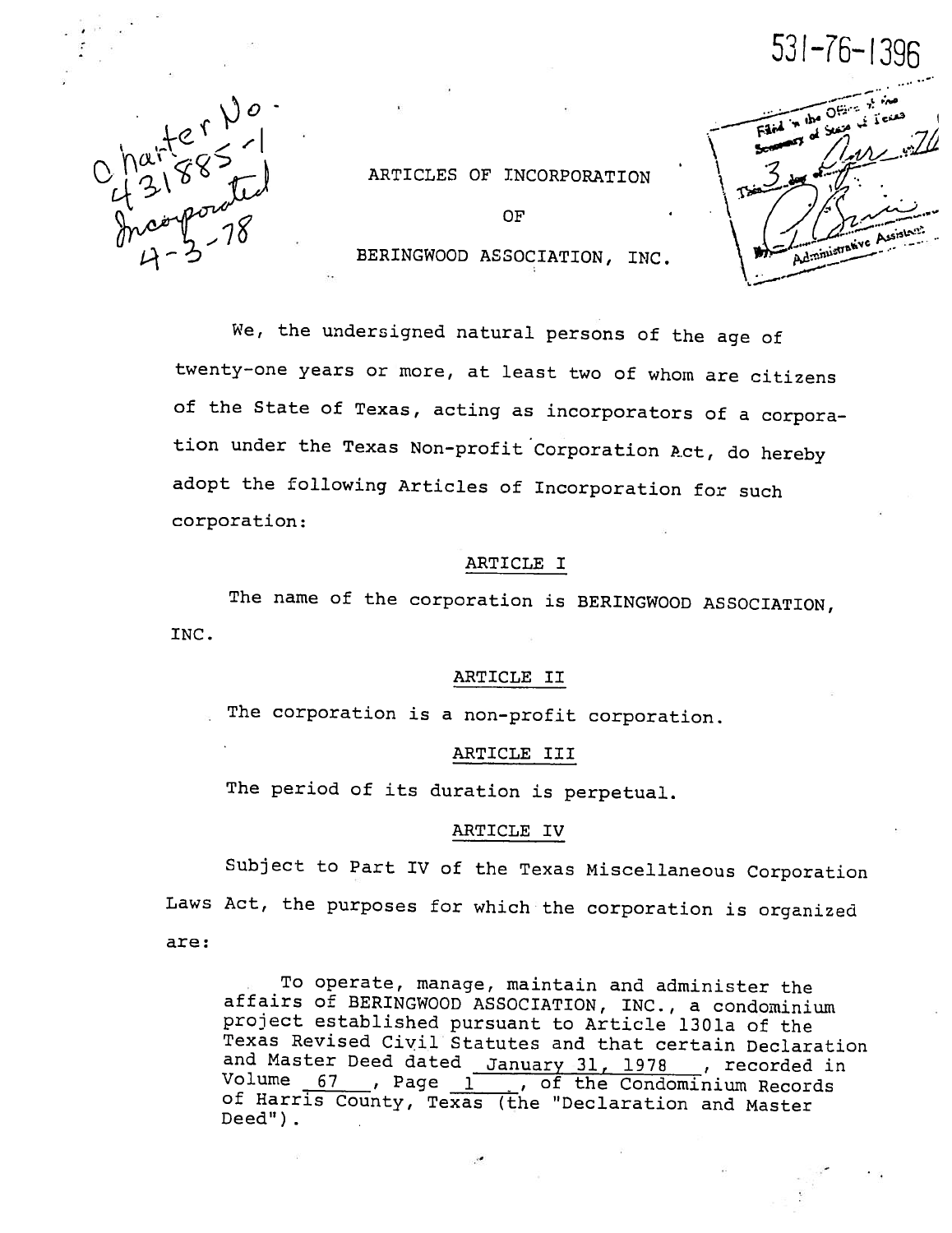531—16—1397

To enter into and perform any contract and to exercise all powers which may be necessary or con venient to the operation, management, maintenance and administration of the affairs of BERINGWOOD ASSOCIATION, Declaration and Master Deed. INC. as <sup>a</sup> condominium project in accordance with the

## ARTICLE V

 $\mathcal{N}_{\mathbf{r}}$ 

 $\cdot$ :

Each Owner shall be <sup>a</sup> member of the corporation and no other person or entity shall be entitled to membership. No Owner shall be required to pay any consideration whatsoever solely for his membership in the corporation.

The share of an Owner in the funds and assets of the corporation cannot be assigned, <sup>p</sup>ledged or transferred in any manner except as an appurtenance to his Unit in the Condominium Project.

Each Owner shall be entitled to <sup>a</sup> vote, the value of which shall equal the total of the percentages assigned to the Units owned by such Owners as set forth in the Declaration and Master Deed.

No Owner, other than the Developer, shall be entitled to vote at any meeting of the corporation until he has presented evidence of ownership of <sup>a</sup> Unit in the Condominium Project to the corporation. The vote of each Owner may only be cast by such Owner or by <sup>a</sup> proxy given by such Owner to his or her spouse or to another Owner or to his duly authorized representative. If title to <sup>a</sup> Unit shall be in the name of two or more persons as Owners, any one of such Owners may vote as the Owner of the Unit at any meeting of the corporation

 $-2-$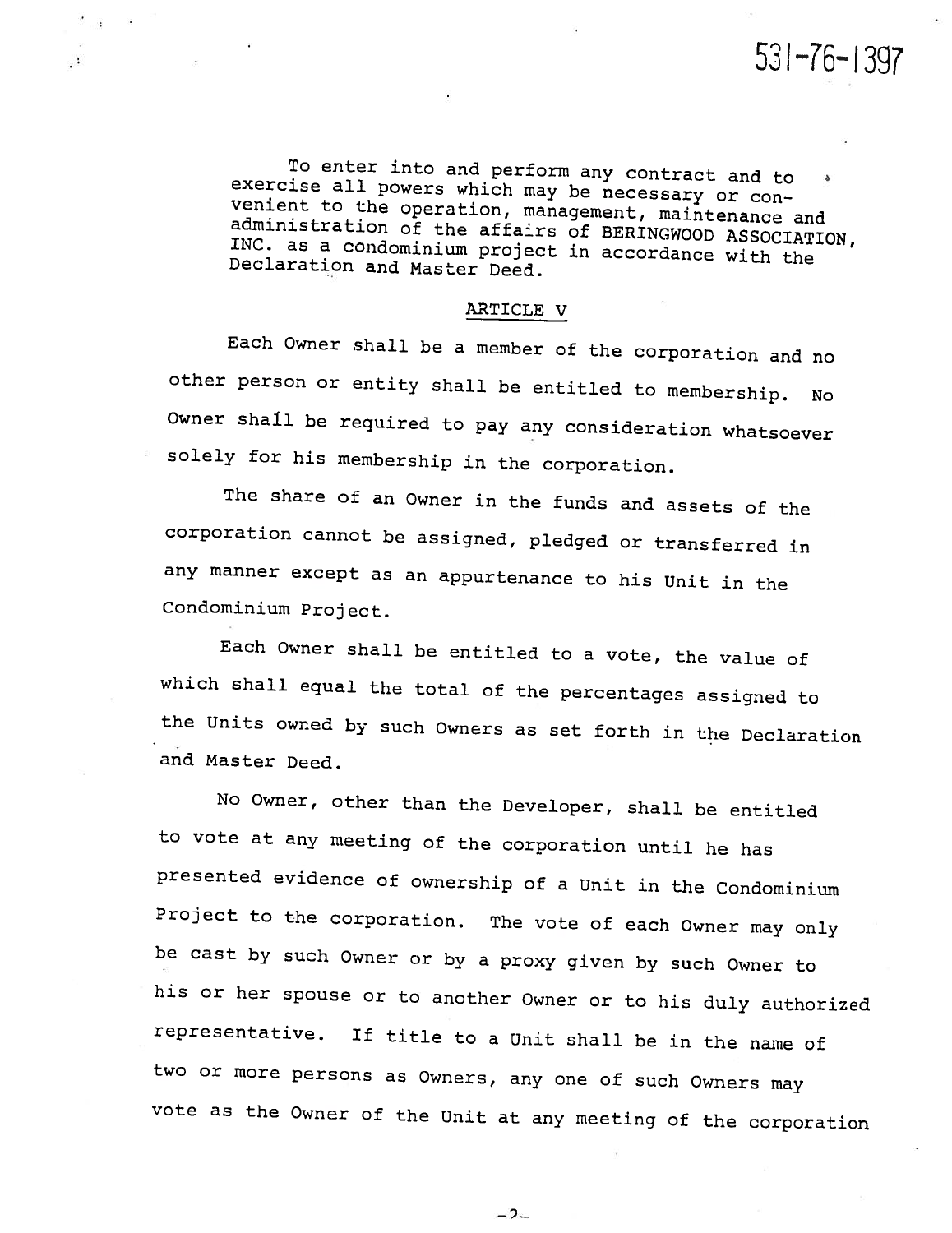and such vote shall be binding on such other Owners who are not present at such meeting until written notice to the contrary has been received by the corporation in which case the unanimous .action of all such Owners (in person or by proxy) shall be required to cast their vote as Owners. If two or more of such Owners are present at any meeting of the corporation, then unanimous action shall also be required to cast their vote as Owners.

531-76—1396

An Owner in default of any provisions of the Declaration and Master Deed shall not be entitled to vote at any meeting of the corporation so long as such default in in existence.

The terms "Owner", "Unit", "Condominium Project" and "Developer", as used herein, shall have the same meaning as set forth in the Declaration and Master Deed.

# ARTICLE VI

The street address of the initial registered office of the corporation is <sup>4600</sup> Post Oak Place Drive, Suite 102, Houston, Texas 77027, and the name of the initial registered agent at such address is KENNETH R. JOHNSON.

# ARTICLE VII

The number of directors of the corporation shall be fixed by the by—laws of the corporation but shall not be less than three (3). The number of directors constituting the initial board of directors of the corporation is three (3), and the names and addresses of the persons who are to serve as the initial board of directors are:

—3—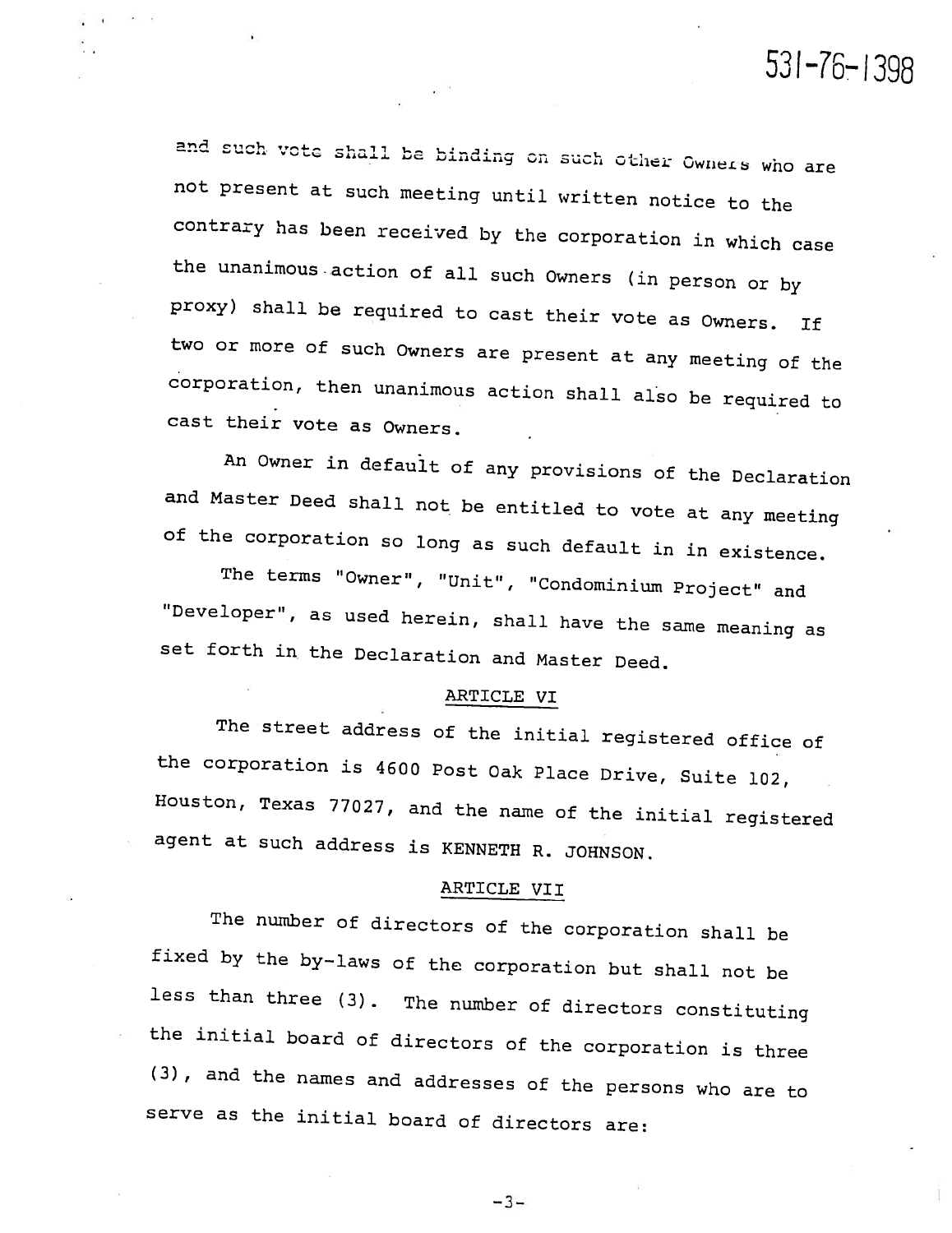531—76—1399

Kenneth R. Johnson <sup>4600</sup> Post Oak Place Drive Suite 102 Houston, Texas 77027

Arnie Miller Gulf Republic Savings Association 2650 Two Shell Plaza Houston, Texas <sup>77002</sup>

W. Richard Stromatt Gulf Republic Savings Association 2650 Two Shell Plaza Houston, Texas <sup>77002</sup>

# -, ARTICLE VIII

The name and street address of each incorporator is:

Billie Strong 3314 Dalmation Houston, Texas 77045

Mary Sumler <sup>10511</sup> Huntington Place Drive Houston, Texas <sup>77072</sup>

Sherrie Jo Loerwald <sup>8501</sup> Broadway, #2094 Houston, Texas <sup>77061</sup> •

IN WITNESS WHEREOF, we have hereunto set our hands this If day of March  $\overline{\phantom{1}}$  , 197 $\overline{\phantom{1}}$ .

 $-4-$ 

/t BILLIE

MAR

RWALD